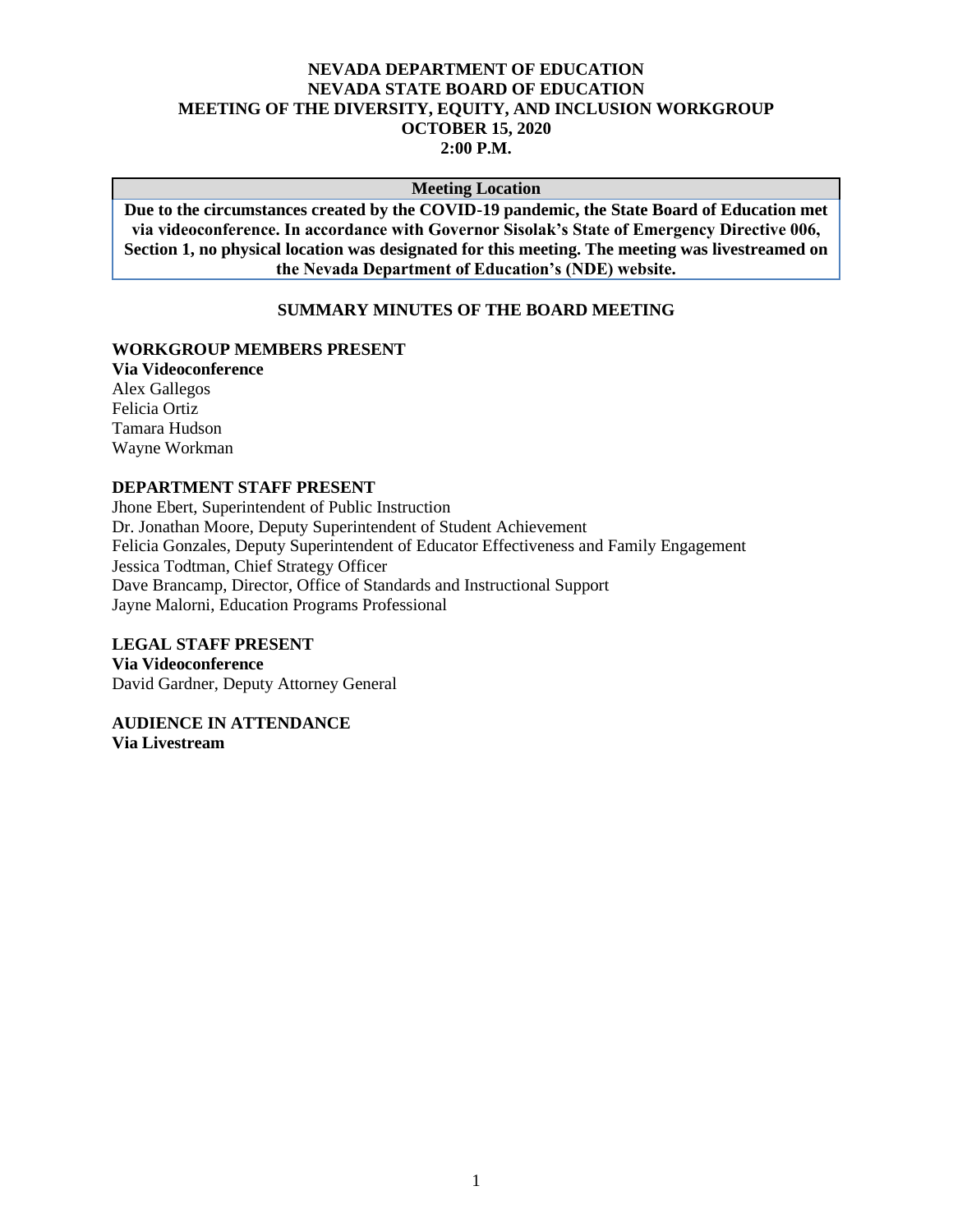# **1: CALL TO ORDER; ROLL CALL; PLEDGE OF ALLEGIANCE**

Meeting called to order at 2:02 P.M. by Chair Tamara Hudson. Quorum was established. Chair Hudson led the Pledge of Allegiance.

## **2: PUBLIC COMMENT #1**

No public comment.

## **3: APPROVAL OF THE AUGUST 20, 2020 DIVERSITY, EQUITY, AND INCLUSION WORKGROUP MINUTES**

# **Member Felicia Ortiz moved to approve the minutes of the September 17, 2020 meeting of the Diversity, Equity, and Inclusion Workgroup. Member Alex Gallegos seconded. Motion passed.**

## **4: CHAIR'S REPORT**

Chair Hudson provided an update on the work of the Governor's COVID-19 Task Force and ConnectingKidsNV. As of October 15, 12 districts are "green", having met all device and connectivity needs for their students participating in distance learning, and 99% of the students in the State have the devices and internet they need to participate in distance learning. Clark County School District has been working to contact students and families, and as of October 14, have reached 312,783 out of 315,456 enrolled students.

Chair Hudson attended the National Indian Education Association Virtual Convention, which included panels on reaching Native students through distance learning, supports, and engagement practices, with a particular focus on mental health supports.

## **5: SUPERINTENDENT'S REPORT**

Superintendent Jhone Ebert provided an update regarding the Department's demographic survey, which is still under review. The goal is to use this survey with those serving the Department in an advisory capacity on boards, councils, and commissions to benchmark our progress toward diversity, equity, inclusion, and representation. Once the survey questions are finalized, it will be administered to Department staff as the initial test group. The results of the survey will be shared with the Workgroup.

Department staff participated in their second training session with the National Equity Project, which focused not only on larger concepts of equity, but individual actions staff can take to advance equity in our work. Member Ortiz shared her positive experience with the training, which included learning about microaggressions and othering versus belonging.

The Department will be supporting two events on Saturday, October  $17<sup>th</sup>$ : the Family Engagement Summit, which Alberto Quintero has worked to coordinate, and the Read by Grade 3 Literacy Summit.

## **6: INFORMATION AND DISCUSSION REGARDING THE MULTICULTURAL STANDARDS TASK FORCE**

Dave Brancamp, Director, Office of Standards and Instructional Support and Jayne Malorni, Educational Programs Professional, Office of Standards and Instructional Support conducted a PowerPoint presentation regarding the [Multicultural Education State Advisory Task Force.](http://www.doe.nv.gov/uploadedFiles/ndedoenvgov/content/Boards_Commissions_Councils/State_Board_of_Education/2020/October/DEIpresentation.pdf)

Member Ortiz asked about the timeline and process for developing the task force as Assembly Bill (AB) 234 was passed in 2015, and how implementation of standards are measured.

Ms. Malorni noted that the task force was not required in AB 234, and taskforces are not always created for standards development. Reviewing goals from the Statewide Plan for the Improvement of Pupils, the needs of the multicultural standards, and thinking critically about moving the State forward, Ms. Malorni recommended that a task force be formed to address development of the standards.

AB 234 was passed in 2015, and the social studies standards took over two years to pass, being adopted in 2018. Districts then have a year for transition to implement the standards. Social studies standards went through a massive rewrite from the previous standards, last passed in 1998, and supporting districts in adopting those standards takes additional time.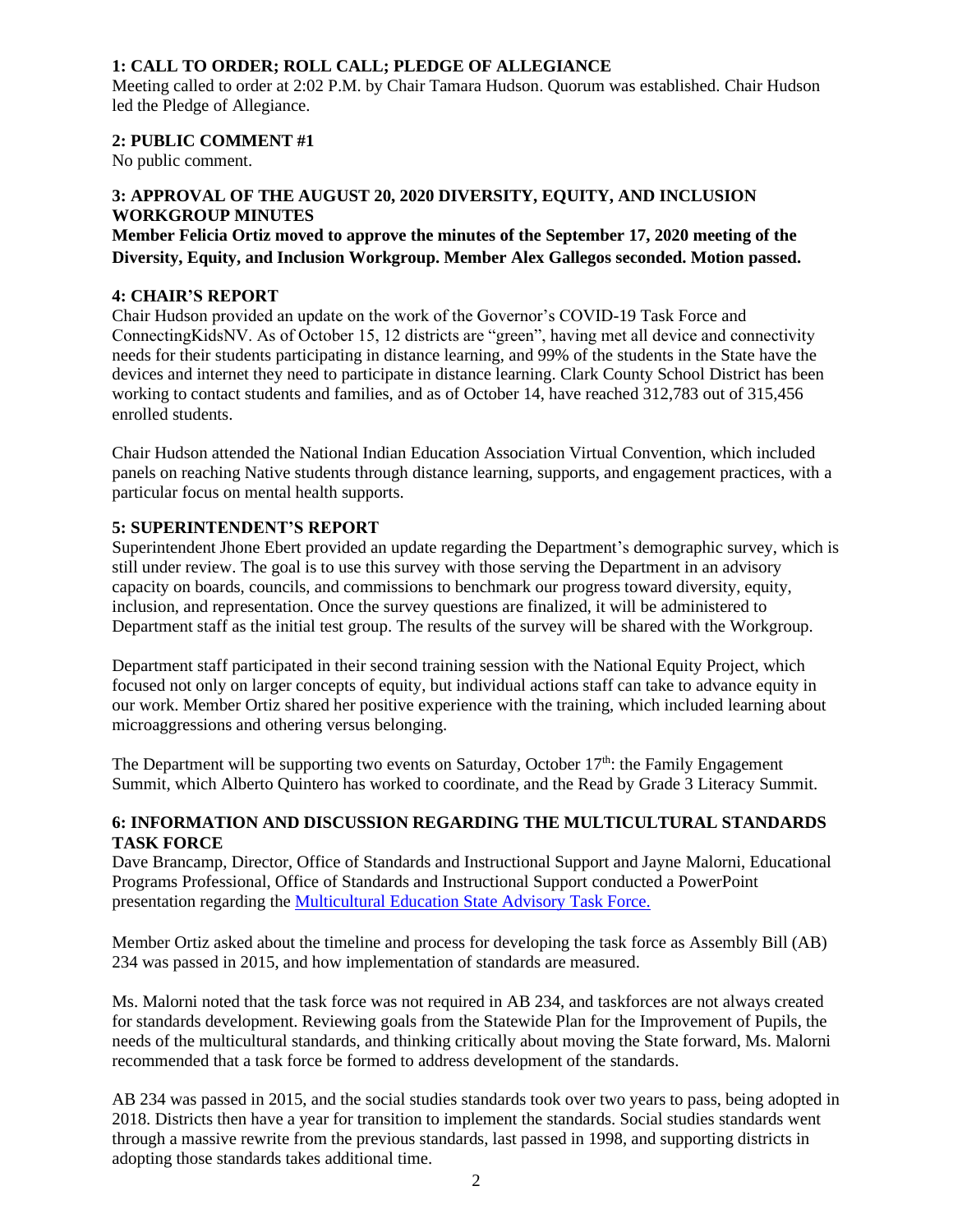Member Workman added that once standards reach the district, districts have their own rotation for curriculum adoption, typically between 5-7 years. It is not always as simple as the year after standards are adopted that the district has implemented curriculum to match it.

Member Ortiz asked if an infographic of the content standards timeline was available. Ms. Malorni responded that it was currently in development.

Ms. Malorni clarified that standards are not curriculum, and curriculum and instructional materials must meet standards. Instructional materials for social studies went through a recent review process, and every material was declined as it did not pass requirements for access and equity. The Department requires high-quality, standards-aligned rigorous materials. Nevada is currently one of only three states whose social studies standards are addressing the idea of what multicultural/diversity could look like through standards. There are not as many instructional materials available because they haven't been written; they need to be found. Instructional materials are more than textbooks, they are all materials a teacher would use to drive instruction.

Member Gallegos asked for further details on the goals of the task force in the 2020-21 school year. Ms. Malorni responded that the primary goal is a rubric and guide for what cultural pedagogy is and what it should look like in a classroom, as well as a rubric to vet resources and materials used in the classroom. Before materials can be gathered, it is crucial to establish a process to ensure that the material is going to provide access and equity for every student.

#### **7: INFORMATION AND DISCUSSION REGARDING NEVADA STATE LICENSED EDUCATIONAL PERSONNEL DEMOGRAPHICS**

Felicia Gonzales, Deputy Superintendent of Educator Effectiveness and Family Engagement, conducted a PowerPoint presentation regarding [Licensed Educational Personnel Demographics.](http://www.doe.nv.gov/uploadedFiles/ndedoenvgov/content/Boards_Commissions_Councils/State_Board_of_Education/2020/October/DEIPresentationonEducatorDiversity.pdf)

Member Ortiz asked what could be done to put more emphasis on recruitment to shift the diversity gap. Deputy Superintendent Gonzales responded that research shows that equal or greater focus must be on retention, not just recruitment. Nevada State College is also working to recruit high school students to teaching careers, and directed their pipeline project, which included academic supports and dual-credit opportunities, to high-diversity schools. Students in those pipelines must then ultimately choose to become teachers, and then be retained in those positions to increase educator diversity broadly.

Member Ortiz noted that in Clark County School District, the majority of teachers waiting for placement in schools are teachers of color. Member Ortiz asked Member Workman for his perspective in closing the gap. Member Workman responded that in Lyon county, they have worked with the Western Educational Equity Assistance Center over the last three years. As a result, Lyon has seen an increase in its teacher and administrative diversity over the past several years, which has strengthened the district. Member Workman recommended targeting recruitment in elementary school, moving forward to middle and high schools, and supported the Grow-Your-Own program which supports existing employees in pursuing education degrees and priority in teaching positions. He noted that school board support is crucial, and that teachers as a whole need greater support.

Member Hudson asked if the State received teacher exit surveys. Deputy Superintendent Gonzales noted that each district completes their own exit surveys. The Teacher Recruitment and Retention Task Force did recommend a Statewide exit survey that could be utilized to collect Statewide data to inform the work.

# **8: ACTION ITEMS FOR WORKGROUP MEMBERS**

*Member Ortiz asked for future agenda items as a motion, which was seconded by Member Workman. However, the category for possible action are tasks for Workgroup members; future agenda items do not apply. Member Ortiz's request has been moved to future agenda items.* 

## **9: FUTURE AGENDA ITEMS**